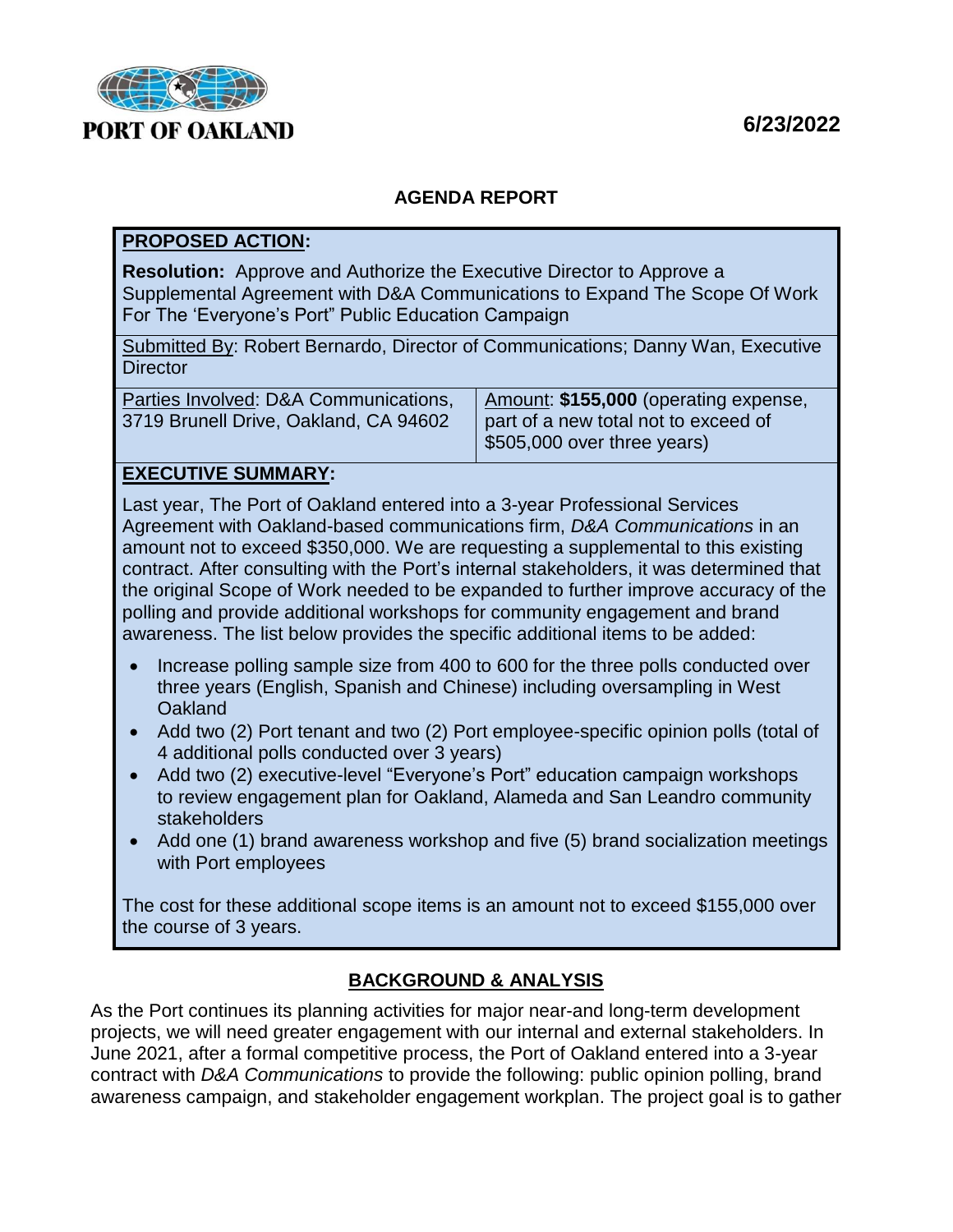data from Port internal and external stakeholders that will be used to create an effective and strategic public education campaign for Port employees, tenants, and the general public. Information obtained from polling data and customer surveys will better assist the Port in assessing the public's general knowledge about the Port's value proposition as a job creator and regional economic engine. Any knowledge gaps will be addressed with intensive advertising, stakeholder engagement and public education efforts.

Based on stakeholder input to date Port staff recommends supplementing the agreement with additional scope and corresponding budget for the following items:

- Increase polling sample size from 400 to 600 for the three polls conducted over three years (English, Spanish and Chinese) including oversampling in West **Oakland**
- Add two (2) Port tenant and two (2) Port employee-specific opinion polls (total of 4 additional polls conducted over 3 years)
- Add two (2) executive-level "Everyone's Port" education campaign workshops to review engagement plan for Oakland, Alameda and San Leandro community stakeholders
- Add one (1) brand awareness workshop and five (5) brand socialization meetings with Port employees

# **OTHER FINDINGS AND PROVISIONS**